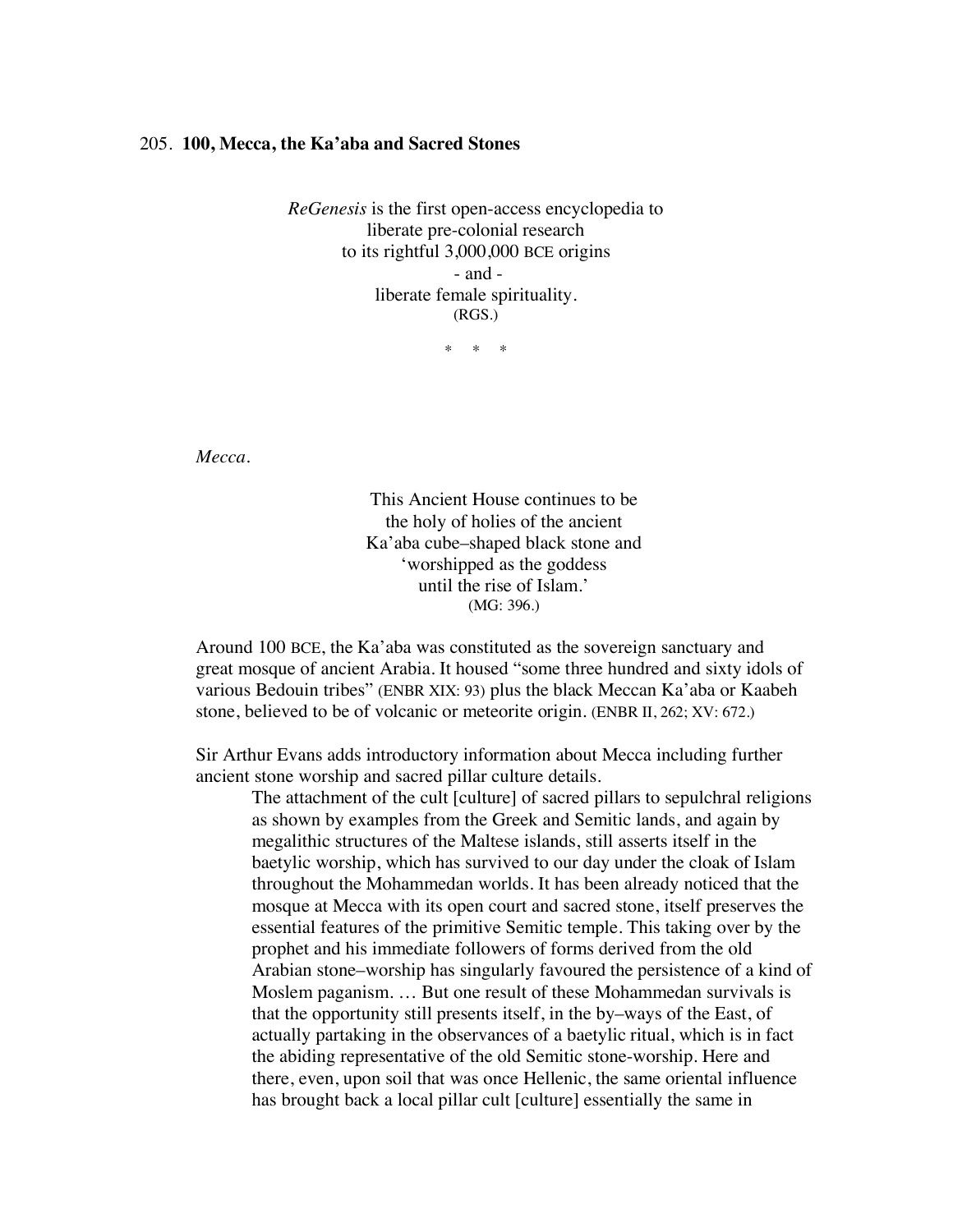character as that which flourished in the Mycenaean world, but which had already, in classical days, receded into the background before the artistic creations of Greek religion (MTPC: 102-3).

This Ka'aba stone is 40 cubic feet and height is 35 to 40 feet. On this Ka'aba stone is an "oval depression signifying the Yoni, or female genitalia." (WM: 41.) In a correspondence from Jan Evert Musch, he adds that the full shape of the Ka'aba is the Yoni. (JEM: 1.) Although the Ka'aba was later purged (FS: 89) of these socalled "idols and adopted as the chief sanctuary of Islam," the style of the internal Ancient House and the exterior design remained consistent to the former 'heathen temple.' (ENBR II: 262.) This Ancient House continues to be the holy of holies \* of the ancient Ka'aba cube-shaped black stone and "worshipped as the goddess until the rise of Islam." (MG: 396.) There was also a pre-Islamic well, known as the sacred Zemzem. (ENBR II: 262.)

\* According to the *New York Times*, gaudy malls and hotels replaced much of the ancient architectural monuments and ritual considerations in the  $21<sup>*</sup>$  century. (10-1-2014: A23.)

Presumably before Islam, queens and the goddess Manat governed ancient Arabia. The three fold aspects of the goddess Manat or Manan were:

1) Al'Lat, moon goddess form of the God Allah, worshipped as a great– uncut white granite stone;

2) Al – Uzza, Al'Ozza, Kuba, Kube, Kububa, or Ka'aba worshipped as the goddess/planet "Venus" (ERE I: 660, 665) as well as the black sacred stone goddess at Mecca, her ancient temple; plus

3) Al – Manah, meaning time, *yer*, or old woman worshipped as the crone aspect.

Although Al'Lat, Al–Uzza, [Al'Uzza] and Al–Manah [Al'Manah] are all illstarred in the Koran, they are still known in the Moslem tradition as the three daughters of Allah. (ERE IV: 660, 664.) Al'Lat and Al'Uzza or Al'Ozza are also said to have been wives of Allah. (ENBR XVI: 546). (AMST: 48; ENBR II: 262; ENBR XV: 672; ENBR XVI: 546; ENBR XIX: 93; CAA: 22; TM; WCSE: 275; GJ: 44-5; WM: 39-43; TTG: 80-1; GOH: 123-4; PCR: 227-230; MG: 396.)

Even though Mecca is now regarded as the major patristic mosque of Islam with its ancient female significance obscured, the priests of the Ka'aba continue to be (or known as) the Sons of the Old Woman or Koreshites. (WM: 41; MG: 396.) Koreshite, Children of Kore, was the name of Mohammed's tribe *Banu Hashim*, when he lived with his mother in matrilocal, pre–Islamic Arabia. Here, seven high priestesses were the sages from which the first college of the *Books of Law* called the *Koran* began. The word of Kore (i.e. wise old woman) or Q're came forth (TM: 377), and from here, seven centuries of doctrines reversed previous societal law with the exception of Mohammed's daughter Fatima, who was also called the creatrix and the Hand of Providence. (TMS: 11.) As considered the holiest virgin, Fatima's new moon continues to fly in Arabia's flag.

Further research on the Koreshites/Sons of the Old Woman.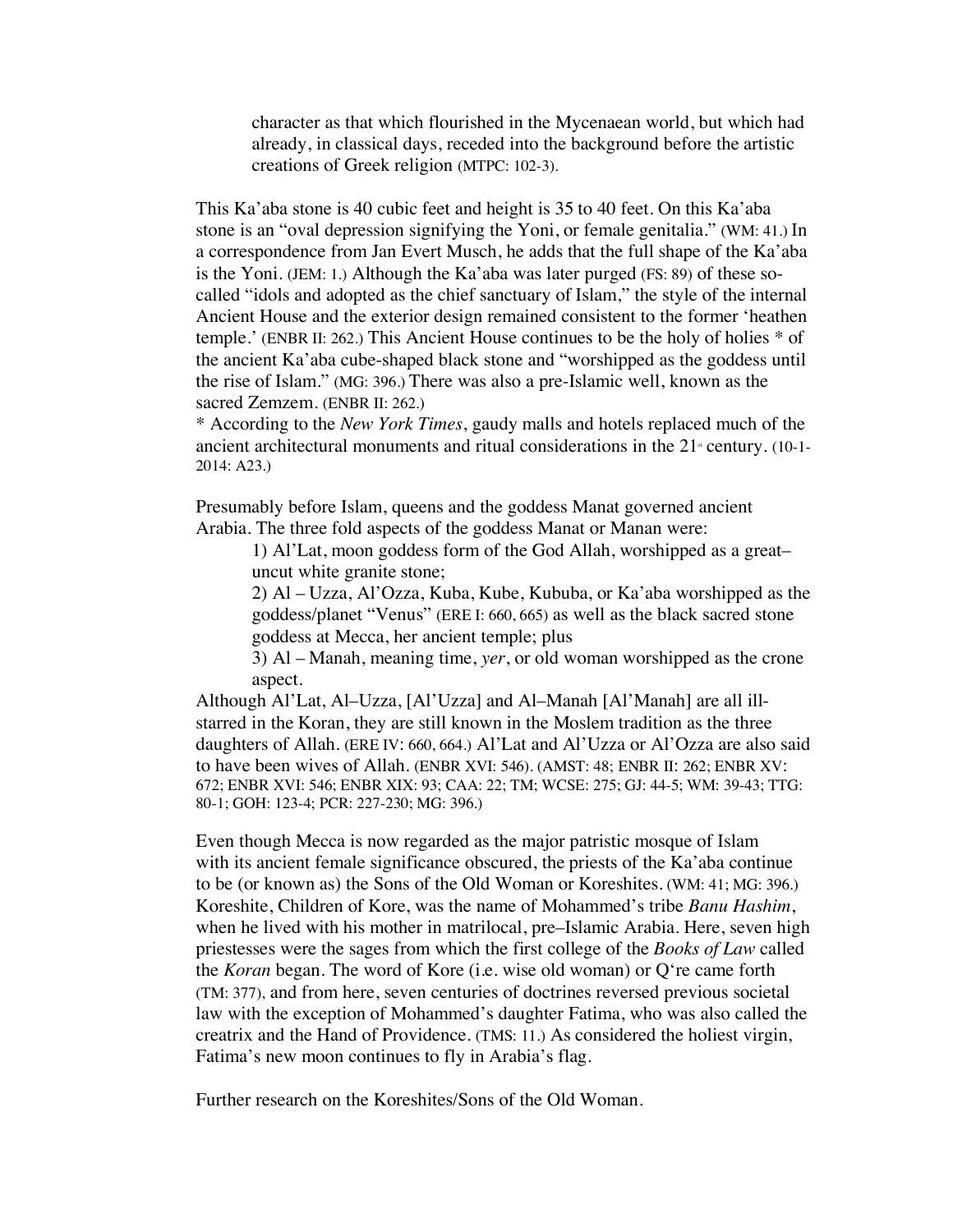Each year, countless pilgrims go to Mecca to worship, in the name of Allah, the famous Black Stone of the Kaaba (Cube), which was actually a sacred object of pilgrimage long before the establishment of Islam. The Black Stone was holy when Arabia was inhabited by matriarchal [matrifocal/matrilocal] tribes, ruled by queens, and devoted to another version of the Mother Goddess.

Prominent among pre-Islamic tribes of Arabia were the Koreshites, children of the Goddess Kore, or Q're, Mohammed's own ancestors, residents of Mecca. Members of this tribe were hereditary guardians of the sacred Black Stone. The deity they worshipped was sometimes known as the Old Woman. Her Black Stone was marked by a female genital sign, and covered by a veil–like the Crone appearing as Mother of Destiny representing the veiled future. Later, male priests usurped the functions of the priestesses, but continued to call themselves Beni Shaybah, 'Sons of the Old Woman.'

Worshippers of Kore or Q're were the original authors of the oldest sections of the *Koran*. Even Muslims admit this work existed many centuries before the time of Mohammed. Legend said it was copied from a divine prototype that appeared in heaven at the beginning of eternity, the Preserved Tablet, or Mother of the Book. Reminiscent of other, older versions of the Goddess's Tablets of Destiny, this literary Mother was written down by holy *imamas* or 'wise ones,' a word related to Semitic *Ima, '*mother*.'*

For more than a thousand years of recorded history before the advent of Islam, Arabia had a *matriarchal* [matrifocal/matrilocal(?)] culture, governed by a series of divinely appointed queens. Primary Goddess of the country was a trinity of the Virgin (Kore), the Powerful one (Al-Uzza), and the Moon, Manat, whose name is still synonymous with Destiny or Fate in Arabic. Sometimes Goddess was called Al'Lat, the earlier feminine [sic] form of Allah. …

The Black Stone of the Kaaba, revered then and now as Arabia's most sacred object, may be likened to the black stone representing the Goddess Artemis at her Amazonian Shrine of Themiscyra, or the black stone representing the Goddess Cybele in Phrygia and Rome. Variations of Cybele's name – Kubaba, Kube, Kube – have been linguistically linked with the Kaaba. Such black stones were evidently meteorites, \* believed to have been sent down from the Queen of Heaven as special gifts to her people (TC: 55-56, 109). (WM: 41; CAA: 22; AAB: 120.)

\* Further research in process on recent meteorite studies of ancient black conical stones (baetyls) including: Aphrodite's Palaeo – Paphos Sanctuary; Syrian Elagabal in Emisa or Emesa; Mecca's black Ka'ab, Ka'aba, Kuba, Kube, or Kaabeh (cube) goddess (CAA: 22); Pessinus; Perge; Sidon; Synnada; Tripolis;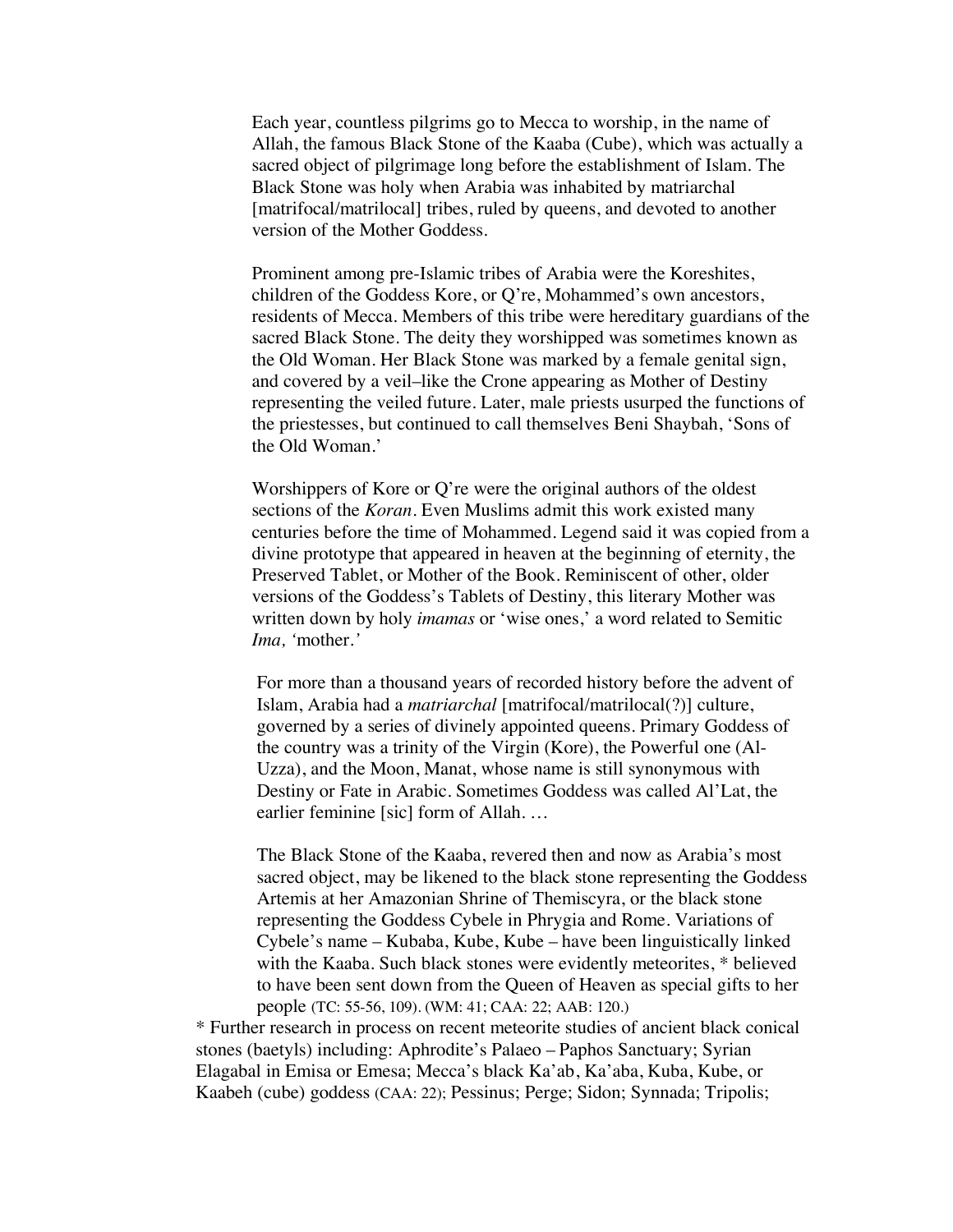Cyrrhus; Mallas; Sardis; Pierian Seleucia; Macedonia; Tyre; Attuda; Samothrace, Pola, Palatine, Cybele/Kubaba/Kybele, Pirro Ligorio, plus Nymphaea.

The Arabic name for Ka'aba or Ka'ba was *mansib*, whereas in Hebrew such stones are known as a massebah, or plural masseboth. An ancient Arabic understanding of *mansib* or *massebah* meteoritic stones apparently included stones deemed sacred that fell from heaven with miraculous origins. *Massebah* (Hebrew Bible translation of plural is *Masseboth*) are pillars or standing stones and represents Gods plus ancestral spirits. (SSD: 31, 33.) In support of these beliefs, sacred stones were venerated and highly regarded. Mircea Eliade, in *Patterns in Comparative Religion*, suggests that stone culture reverence is not directed to the material stone, but a vital *spirit* that inhabits the stone. As a result of this *spirit*, stones *"become* sacred because they bear the mark of some spiritual force." (PCR: 220.) As noted above, the spirit of these moonstones was frequently viewed as female or goddess representations from the planets "Venus" and–or the Moon. (WM: 39-41.) In Jeremiah 2.27, this female representation in sacred stones is referred to as one's mother, from whence one comes.

In other ancient cultures, anatomic meteorites were considered to be a reflection of numerous ancient nature goddesses, the mother earth, matrix of the animals, mountains, and caves as well as queen of heaven. In the ancient Near East and Greece, such black stones were called *baetyls*, (or the later classical Greek *baetylus*), and considered the essence of many ancient queen of heaven goddesses, including the Canaanite goddess Asherah and consort of Jahweh/ Yahweh. (GJ: 44-5; CDBL: 125-128.) Baetyl goddesses also echo the Hebrew bethel in Genesis 28:19, 22; and 35:14-15; but here bethel, named by Jacob (STP: 91; CDBL: 126), means House of God versus the earlier version of the goddess. Such black goddess baetyls \* also echoes the Jaho/Anat temples of the Elephantine, Syene, and Memphis in Egypt plus reflections of the queen of heavens as in Jeremiah, 44:15-19; 7:17-18 (CDBL: 126-7).

\* (In addition to Greek *baetylus/baetyls*, also note Hebrew *Beth el*, and Phoinikian *beit all* meaning the 'house of the divine.')

The matrilineal Nabateans in Petra, Jordan considered the Ka'aba to be a triple goddess and mother of all gods. Vermaseren says that the black Meccan Ka'aba is directly associated with Kubaba, Kybele, or Cybele, all known as the Mother of the Gods. (CAA: 21-24.) Black goddess Cybele was worshipped in Pessinus and Rome, and Black Artemis or Diana in Ephesus, Anatolia. Elizabeth Fisher makes a further correlation to Sumerian Kubaba, Kuba or Kube. (WCSE: 275.) Additional sacred stones include: the Meubots at Jericho; the stone of Scone in Westminster Abbey, London, England (TC: 54); the Shekhinah, known as the Precious Stone (MG: 646); the Bethel at Beth el; black stones at the Egyptian temples Philae and Kom Ombo; black stones at Carnac and Finistère, Brittany, France; black stone goddesses Tanit from Tunisia; the ten monoliths at Gezer are associated with the culture of Semitic Ashtoreth – (Ishtar) (TEG: 85); and Jacob's pillar at Bethel or Luz in Canaan as noted in Genesis XXXV, 6.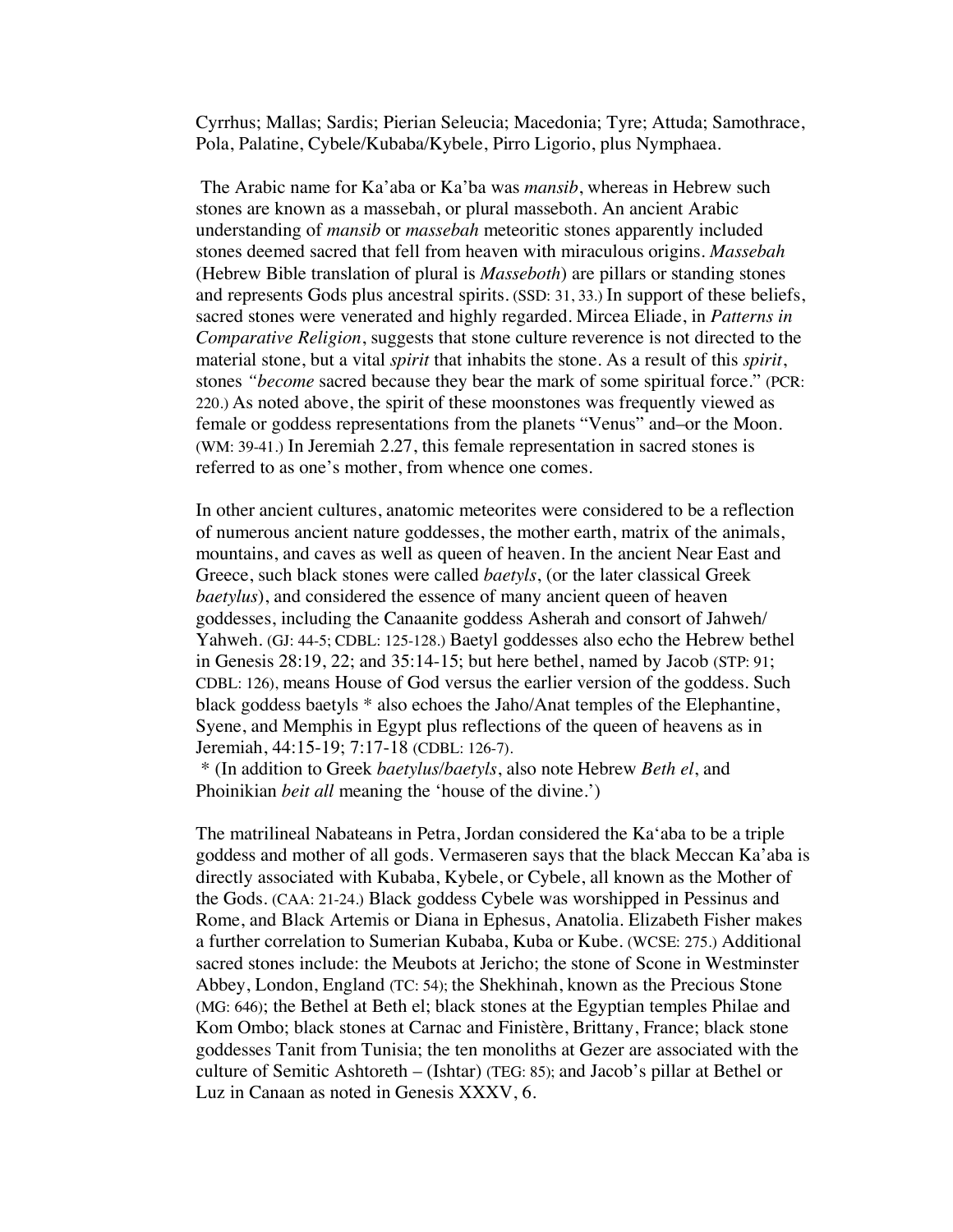\* Semitic Ashtoreth (COA: 38-54, 59.)

Other stone categories include the Cube and the Omphalos. An additional category is that of the Asherah, as a wooden pillar, tree worship (STP: 91-2) or a roughly carved statue. Examples of tree worship or the pillar culture are also found in ancient Arabia, Syria (ERE: 666), Minoan Crete (TPA: 251), and Anatolia. Other stone representations include the sandstone cone known as the mistress of turquoise from the promontory of Mount Sinai. (WM: 41.) In ancient Israel, Solomon installed sacred masseboth stone pillars in his temple. (CDBL: 217.) Although these sacred moonstones were usually black, some were also white, such as those from: Kition or Citium in Cyprus; Astarte or Ba'alat Gebal in Byblos, Lebanon (CEOA: 90); and Artemis in Perge, Anatolia. (WM: 41.) (OGR: 102- 103; ENBR II: 262; ENBR XV: 672; ENBR: XVI, 546; ENBR XIX: 93; JEM: 1; ERE: I, 660, 664, 666, 672; CAA: 22; WCSE: 275; GJ: 44-5; WM: 39-43; TTG: 80-1; GOH: 123-4; PCR: 227- 230; TM: 377; PCR: 220; CEOA: 90; CDBL: 125-128, 217; TC: 54; MG: 646; TEG: 85; TPA: 251; OGR: 102-3; STP: 91-2; and MG: 396.)

Further research on Mohammed, Mecca and North Arabia: Harper, Robert Francis. *Assyrian and Babylonian Literature; Selected Translations.* New York, NY: D. Appleton and Company, 1901. (AAB.) Ringgren, Helmer and Åke V. Ström. *Religions of Mankind Today and Yesterday.* Trans. Niels L. Jensen. Philadelphia, PA: Fortress Press, 1967. 175-195. (RMT.)

Further BCE research on the Petra cube goddesses Kaabou: 600, Goddess Kaabou and Petra, Jordan plus Mecca. (RGS.)

Further research on Al – luz or Al – Uzza: 3000, Earliest Menorah Finds; and 600, Goddess Kaabou at Petra, Jordan plus Mecca, Saudi Arabia. (BCE) (RGS.)

Further tree, baetyl, and pillar culture \* research: 7250-6150, Çatal Hüyük, Anatolia (Central Turkey); 7100-6300, Cathedra Goddess of the Beasts; 5200, Malta and Goza; 4000, Garden of Eden, Sacred Trees, and Pillar Cults; 4000- 3000, Egypt, Africa, and Cathedra Goddesses; 2000, Asherah; 1800, Re-Visioning Goddess Sarah and Abraham; 1490-1470, Hathor's Dendera (Denderah) Temple, Egypt; and 1479-1425, Tuthmosis III, Egyptian King; 800, Tanit (Also Taanit, Ta'anit, Tannit, or Tannin); and 800-700, Kuntillet Ajrud and Khirbet El-Qom. (RGS.) (Also, CE entry: 16<sup>th</sup> Century, Kabbalah.) (RG.)

\* Schmidt, Klaus, and Mirko Wittwar. *Göbekli Tepe: A Stone Age Sanctuary in South-Eastern Anatolia*. Berlin, Germany: Ex Oriente e.V., 2012. (GT.)

Further research on moon shrine-goddess: 25,000-20,000, Goddess of Laussel; 1200, Moses; 5000-4900, Inanna in Uruk, Mesopotamia; 4000, Sumer, Mesopotamia, and Mythologems; 1800, Re-Visioning Goddess Sarah and Abraham; and 1200, Moses. (RGS.)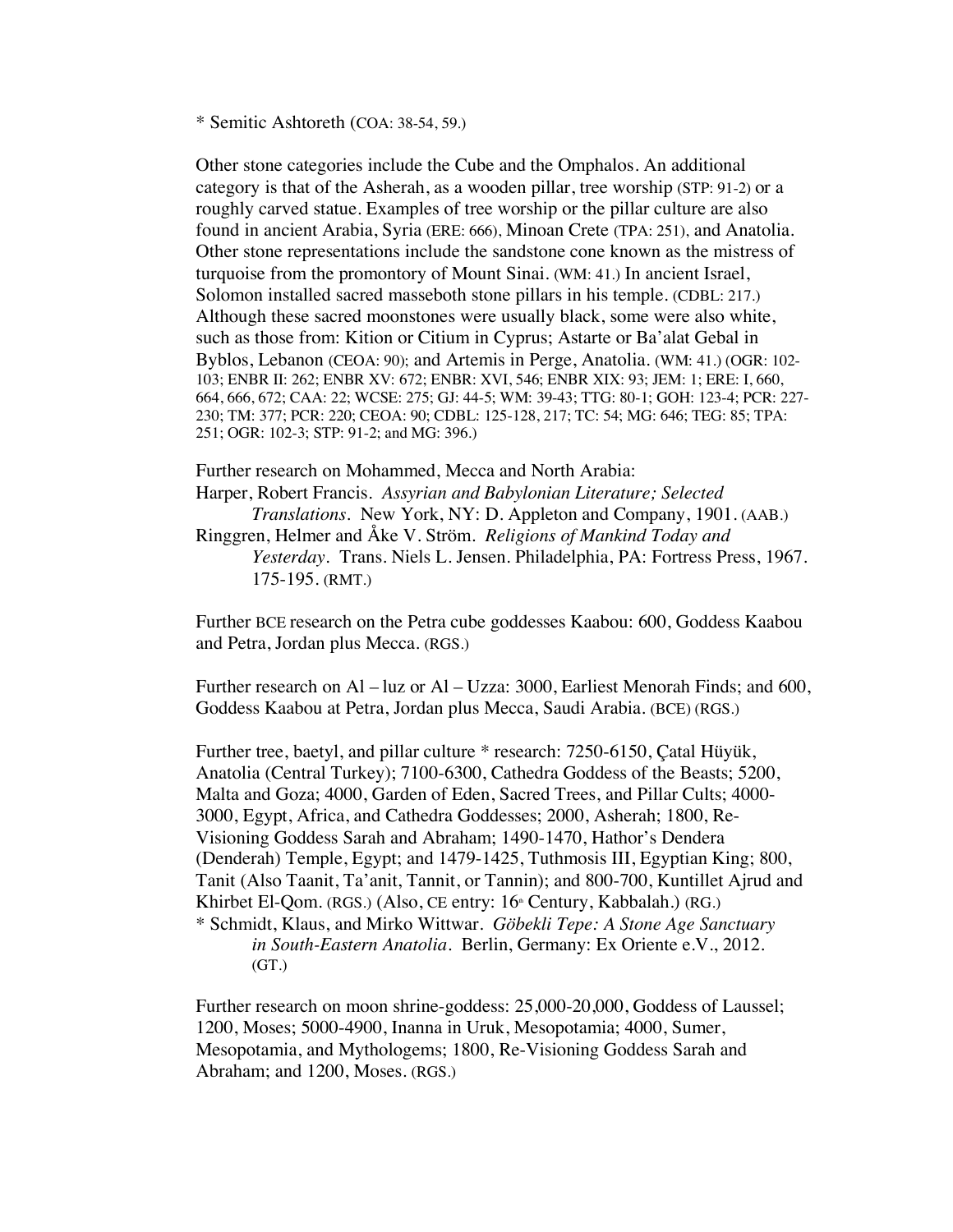Further research on Asherah: 2000, Bethel, Almond City, and Asherah; 2000, Asherah; 2000-1200, Ras Shamra; 1500, Lachish Ewer, Triangle, and Menorah; 970, First Temple, Menorah, and Weavings; 900, Taanach, Canaanite Libation Stand; 800-700, Kuntillet Ajrud and Khirbet El-Qom; 600-398; Astarte-Anat-Ashtaroth-Asherah-Ishtar and Yahweh, Egypt; and 538 BCE-70 CE Second Temple Period. (RGS.)

Further research on Al-luz: 2200, Bethel, Almond City. (RGS.)

Further Al'Lat search strategy: Al'Lat OR "Athena Al'Lat" AND "Palmyrene Syria" OR "Palmyra Syria".

Further research on ancient trade routes, sacred centers, and caravanserai: 40,000, Har Karkom; 25,000, Caravanserai, Trade Routes, and Dark Mothers; 12,000 Pamukkale*/*Hierapolis, Anatolia (Central Turkey); 3250, Scorpion Tableau, Earliest Egyptian Proto-Hieroglyphics; 3000, Tell Brak; 2200, Nahariyah and Ashrath-Yam; 1800, Re-Visioning Goddess Sarah and Abraham; 1750-1700, Goddess of Kultepe, Anatolia; 1000, Ephesus, Anatolia; 900-800, Ka Goddess, Salamis, Cyprus; 900, Taanach, Canaanite Libation Stand; 800, Tanit; 800, Carthage, Africa, the Goddess Tanit and Sacrifice; 800-700, Kuntillet Ajrud and Khirbet El-Qom; 600-398, Astarte-Anat-Ashtaroth-Asherah-Ishtar and Yahweh, Egypt; 600, Goddess Kaabou at Petra, Jordan plus Mecca, Saudi Arabia; 370, Isis and Philae, Egypt; and 323-30, Kom Ombo Temple. (RGS.)

Further research on Anatolian Seljug Caravanserais and other key extended trade centers and routes throughout the ancient world:

Lawler, Andrew. "Erbil Revealed." *Archaeology* 67.5 (Sep. – Oct. 2014): 39. (ER: 39.)

Yavuz, Aysil Tukel. "The Concepts that Shape Anatolian Seljug Caravanserais." *Muqarnas*, Vol. 14 (1997): 80-95. (CSA.)

Further research on ancient Dark Mothers (Creatrix?) and related trade routes: 3,000,000, Overview of Hominid Evolution Including Dark Mothers and Later Migrations; 500,000-300,000, Dark Mother Tan-Tan; 280,000-250,000, The Berekhat Ram Figure; 70,000, Blombos Cave and V Shaped Engraving; 50,000, African Homo Sapiens Migrations and Matrilineal Motherline; 40,000, Har Karkom; 30,000-25,000, Aurignacian Age; 30,000-25,000, Goddess of Willendorf, Austria; 26,000, Grimaldi Caves; 25,000-20,000, Gravettian Age; 25,000, Caravanserai, Trade Routes, and Dark Mothers; 25,000-20,000, Goddess of Laussel; 24,000, Dolni Vestonice; 23,000, Austrian Goddess of Lespugue; 10,000, Grotta dell'Addaura; 7000, Jericho, Canaan Palestine: Mesolithic to Neolithic; 7000, Hieros Gamos*;* 6000, Sicilians to Malta; 5200, Malta and Gozo; 4700, Dolmens; 2200, Nahariyah and Ashrath-Yam; 1900-1800, Dawning of the African Alphabet and the Aniconic Goddess Triangle; 1000, Ephesus, Anatolia; 800, Carthage, Africa, the Goddess Tanit and Sacrifice; 750-650, Cybele and King Midas, Anatolia; 664-525, Neith and the Black Virgin Mary Temple at Sais,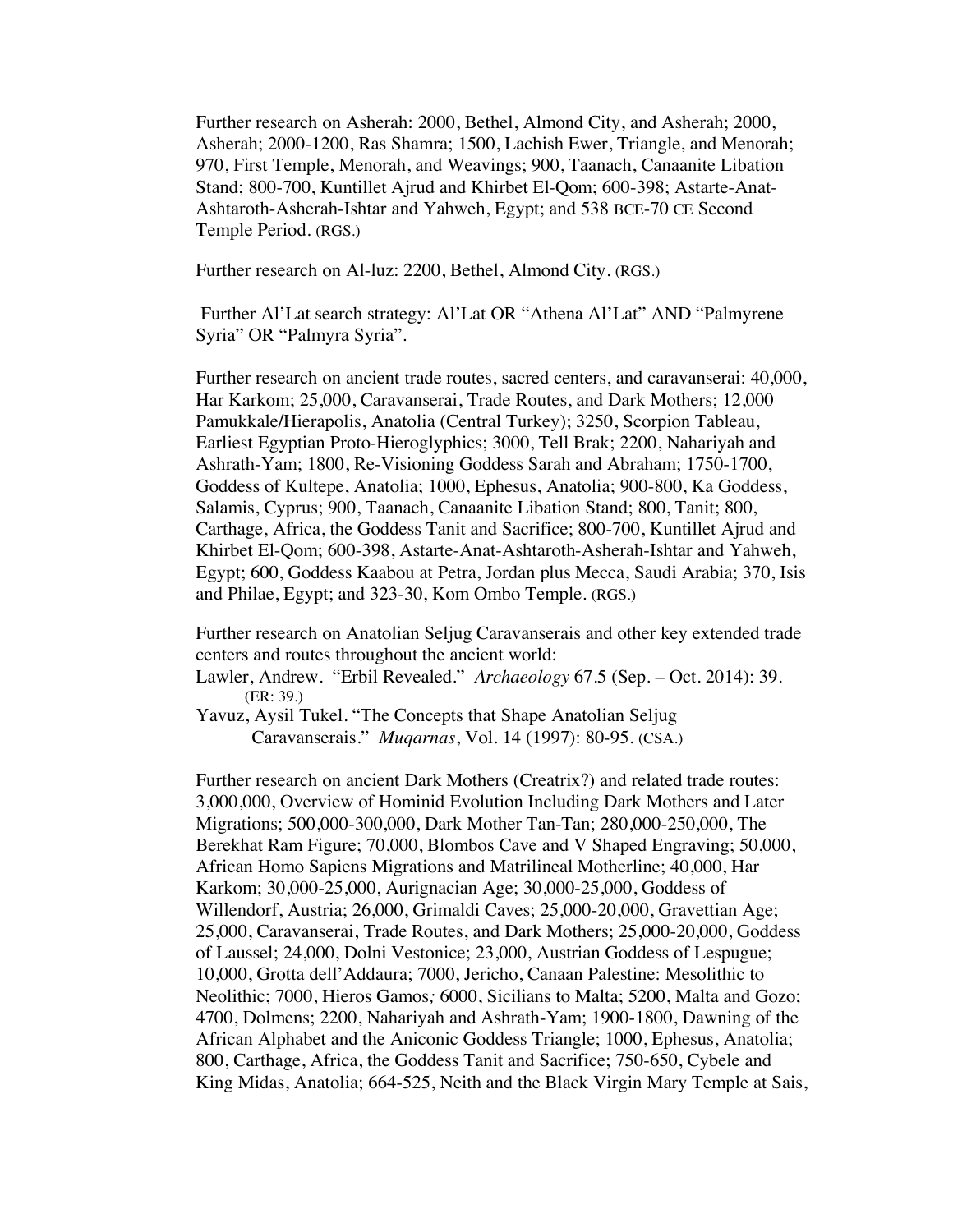Egypt; 600, Goddess Kaabou at Petra, Jordan plus Mecca, Saudi Arabia; 400, Cathedra Goddess Isis; and 370, Isis and Philae, Egypt. (RGS.) Additional Goddess considerations from other ancient populations and time

periods include: German Hoherfels (40,000 BCE); Russian Kostenki - Borshevo (25,000 BCE); \* and French Carbonnel (4,000 BCE).

\* Although Stone Age female (i.e. vulva) finds are abundant, archaeological male (phallus) discoveries are rare and timeline starts around 28,000-26,000 BCE. (Don Hitchcock. Donsmaps.com/venustimeline.html)

Further research on vulva images: 34,000-28,000, Les Eyzies Vulva Engravings, Dordogne Caves; 31,000, Chauvet Cave and Vulva Engravings; 30,000-25,000, Aurignacian Age; 30,000-25,000, Goddess of Willendorf, Austria; 25,000-20,000, Goddess of Laussel; 5300-4300, Climactic Phase and Script in Old Europe; 3000- 2000, Cycladic Goddesses; 2600-2000, Early Bronze Age, Crete, Chthonian; and 400, Celtic Sheela-na-gig. (RGS.) (For additional CE information, see illustration of a 1600 c. vulva labyrinth design in: Bord, Janet. *Mazes and Labyrinths of the World*. New York, NY: Dutton, 1976. 85, Fig. 127. **(**MLW.)) (RGS.)

Further V/triangle/vulvic research: 70,000, Blombos Cave; 34,000-28,000, Les Eyzies Vulva Engravings, Dordogne Caves; 31,000, Chauvet Cave and Vulva Engravings; 30,000-25,000, The Aurignacian Age; 30,000, Labyrinths, Spirals, and Meanders; 30,000-25,000, Goddess of Willendorf, Austria; 8000/7000-5000, Early Neolithic; 7000-5000, Early Neolithic Crete; 5500-3500, Cucuteni (Tripolye) Culture, Eastern Europe; 5300-4300, Climactic Phase and Script in Old Europe; 4000-3000, Locmariaquer, Brittany Hook Symbology; 4000-3500, Gavrinis, Brittany France; 2000, Asherah; 1900-1800, Dawning of the African Alphabet and the Aniconic Goddess Triangle; 1790-1700, Goddess of Kultepe, Anatolia; and 1500, Lachish Ewer, Triangle, and Menorah. (RGS.)

IMAGE: METEORITE TRIANGULAR STONE: MUSEUM OF NATURAL HISTORY: NEW YORK: NY.

PHOTO: © GSA. DESCRIPTION: ANCIENT METEORITE TRIANGLE (VULVA-SHAPE) STONE.

SLIDE LOCATION STONES, SHEET 1, ROW 2, SLEEVE 5, SLIDE #9s, BCE. IT\_STO\_S1\_R2\_SL5\_S9s.

SHOT ON LOCATION: MUSEUM OF NATURAL HISTORY: NEW YORK, NY. NOTE 1: ANCIENT BLACK TRIANGULAR (VULVA-SHAPE) METEORITE STONES WERE OFTEN WORSHIPED AS GODDESS *YONI-GENITALIA* (SANSKRIT IS UTERUS). (WM: 41.)

NOTE 2 RE. AN ALTERNATE CONSIDERATION.

MIRCEA ELIADE, IN *COMPARATIVE RELIGION*, SUGGESTS THAT STONE CULT [CULTURE] REVERENCE IS NOT DIRECTED TO THE MATERIAL STONE, BUT A VITAL *SPIRIT* THAT INHABITS THE STONE. AS A RESULT OF THIS *SPIRIT*, STONES *'BECOME* SACRED BECAUSE THEY BEAR THE MARK OF SOME SPIRITUAL FORCE (PCR: 220; RGS).'

NOTE 3:

FURTHER RESEARCH IN PROCESS ON RECENT METEORITE STUDIES OF ANCIENT BLACK CONICAL STONES (BAETYLS) INCLUDING: APHRODITE'S PALAEO – PAPHOS SANCTUARY; SYRIAN ELAGABAL IN EMISA OR EMESA;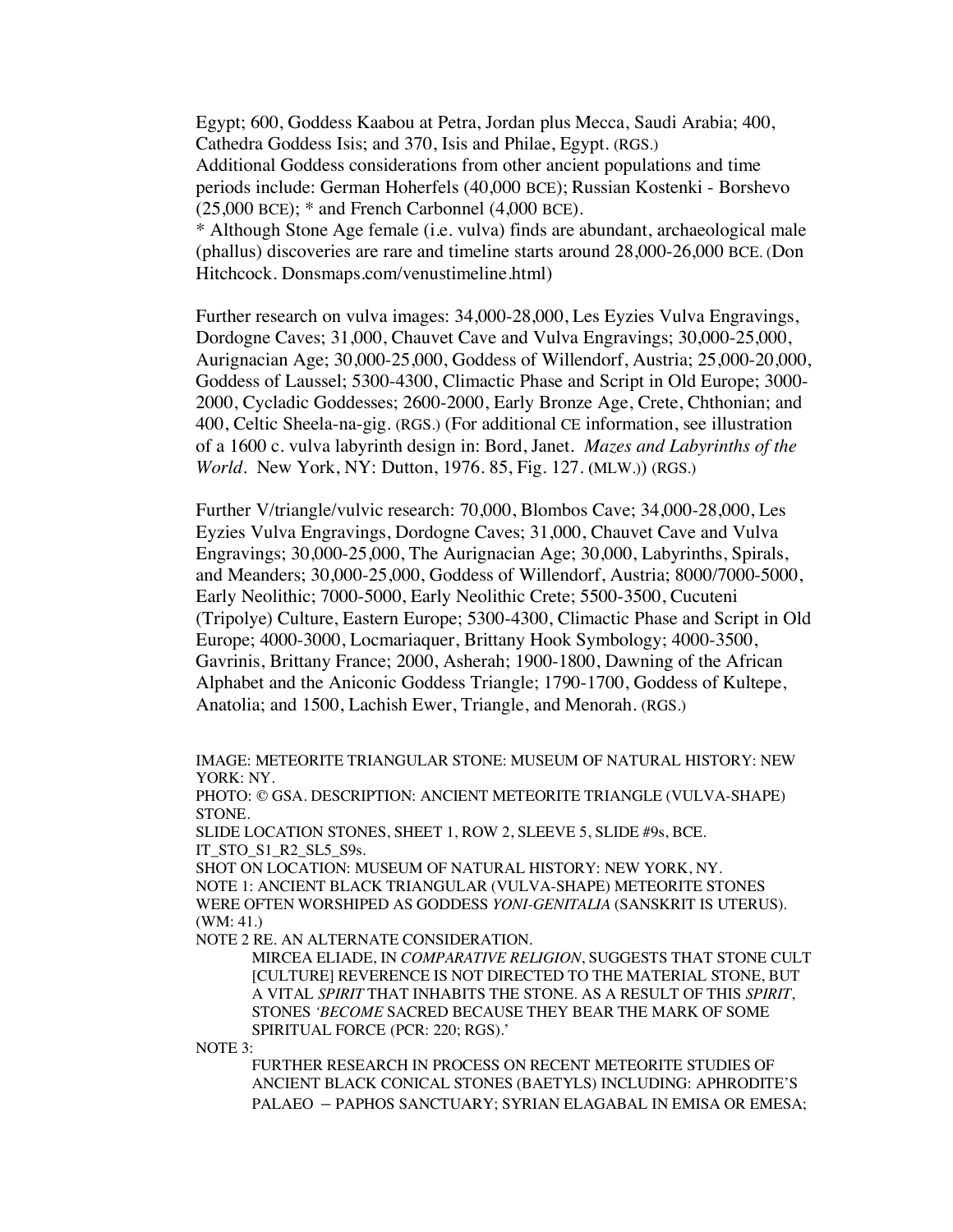MECCA'S BLACK KA'AB, KA'ABA, KUBA, KUBE, OR KAABEH (CUBE) GODDESS (CAA: 22); PESSINUS; PERGE; SIDON; SYNNADA; TRIPOLIS; CYRRHUS; MALLAS; SARDIS; PIERIAN SELEUCIA; MACEDONIA; TYRE; ATTUDA; SAMOTHRACE, AND POLA (RGS).

NOTE 4: FIELDWORK 1992.

IMAGE: METEORITE TRIANGULAR STONE: MUSEUM OF NATURAL HISTORY, NEW YORK, NY.

PHOTO: © GSA. DESCRIPTION: ANCIENT METEORITE TRIANGLE (VULVA-SHAPE) STONE.

SLIDE LOCATION STONES, SHEET 1, ROW 1, SLEEVE 2, SLIDE #1s, BCE. IT\_STO\_S1\_R1\_SL2\_S1s.

SHOT ON LOCATION: MUSEUM OF NATURAL HISTORY: NEW YORK, NY.

NOTE 1: ANCIENT BLACK TRIANGULAR (VULVA–SHAPE) METEORITE STONES

WERE OFTEN WORSHIPED AS GODDESS *YONI*–*GENITALIA* (SANSKRIT IS UTERUS). (WM: 41.)

NOTE 2 RE. AN ALTERNATE CONSIDERATION.

MIRCEA ELIADE, IN *COMPARATIVE RELIGION*, SUGGESTS THAT STONE CULT [CULTURE] REVERENCE IS NOT DIRECTED TO THE MATERIAL STONE, BUT A VITAL *SPIRIT* THAT INHABITS THE STONE. AS A RESULT OF THIS *SPIRIT*, STONES *'BECOME* SACRED BECAUSE THEY BEAR THE MARK OF SOME SPIRITUAL FORCE (PCR: 220; RGS).'

NOTE 3:

FURTHER RESEARCH IN PROCESS ON RECENT METEORITE STUDIES OF ANCIENT BLACK CONICAL STONES (BAETYLS) INCLUDING: APHRODITE'S PALAEO–PAPHOS SANCTUARY; SYRIAN ELAGABAL IN EMISA OR EMESA; MECCA'S BLACK KA'AB, KA'ABA, KUBA, KUBE, OR KAABEH (CUBE) GODDESS (CAA: 22); PESSINUS; PERGE; SIDON; SYNNADA; TRIPOLIS; CYRRHUS; MALLAS; SARDIS; PIERIAN SELEUCIA; MACEDONIA; TYRE; ATTUDA; SAMOTHRACE, AND POLA (RGS).

NOTE 4: FIELDWORK 1992.

IMAGE: APHRODITE'S TRIANGULAR BLACK BAETYL (STONE): CYPRUS, GREECE. PHOTO: © GSA. DESCRIPTION: APHRODITE'S TRIANGULAR BLACK CONICAL (ANTHROPOMORPHIC) STONE FROM PAPHIAN SANCTUARY IN KOUKLIA, CYPRUS. SLIDE LOCATION CYPRUS, SHEET 1, ROW 2, SLEEVE 4, SLIDE #3, 1500 BCE. CU\_CYP\_S1\_R2\_SL4\_S3.

SHOT ON LOCATION: KOUKLIA MUSEUM: CYPRUS, GREECE. NOTE 1: KOUKLIA MUSEUM REFERS TO THIS BLACK BAETYL (STONE) AS ANTHROPOMORPHIC. (1998.) NOTE 2:

> FURTHER RESEARCH IN PROCESS ON RECENT METEORITE STUDIES OF ANCIENT BLACK CONICAL STONES (BAETYLS) INCLUDING: APHRODITE'S PALAEO–PAPHOS SANCTUARY; SYRIAN ELAGABAL IN EMISA OR EMESA; MECCA'S BLACK KA'AB, KA'ABA, KUBA, KUBE, OR KAABEH (CUBE) GODDESS (CAA: 22); PESSINUS; PERGE; SIDON; SYNNADA; TRIPOLIS; CYRRHUS; MALLAS; SARDIS; PIERIAN SELEUCIA; MACEDONIA; TYRE; ATTUDA; SAMOTHRACE, AND POLA (RGS).

NOTE 3: FIELDWORK PROJECT 1988.

IMAGE: APHRODITE'S BLACK TRIANGULAR STONE, PAPHIAN SANCTUARY: KOUKLIA, CYPRUS.

PHOTO: © GSA. DESCRIPTION: COIN OF APHRODITE'S BLACK TRIANGULAR (VULVA–SHAPE) BAETYL **(**STONE), PAPHIAN SANCTUARY IN KOUKLIA, CYPRUS. (TRIANGLE/ANKH = FEMALE SIGN OF LIFE.)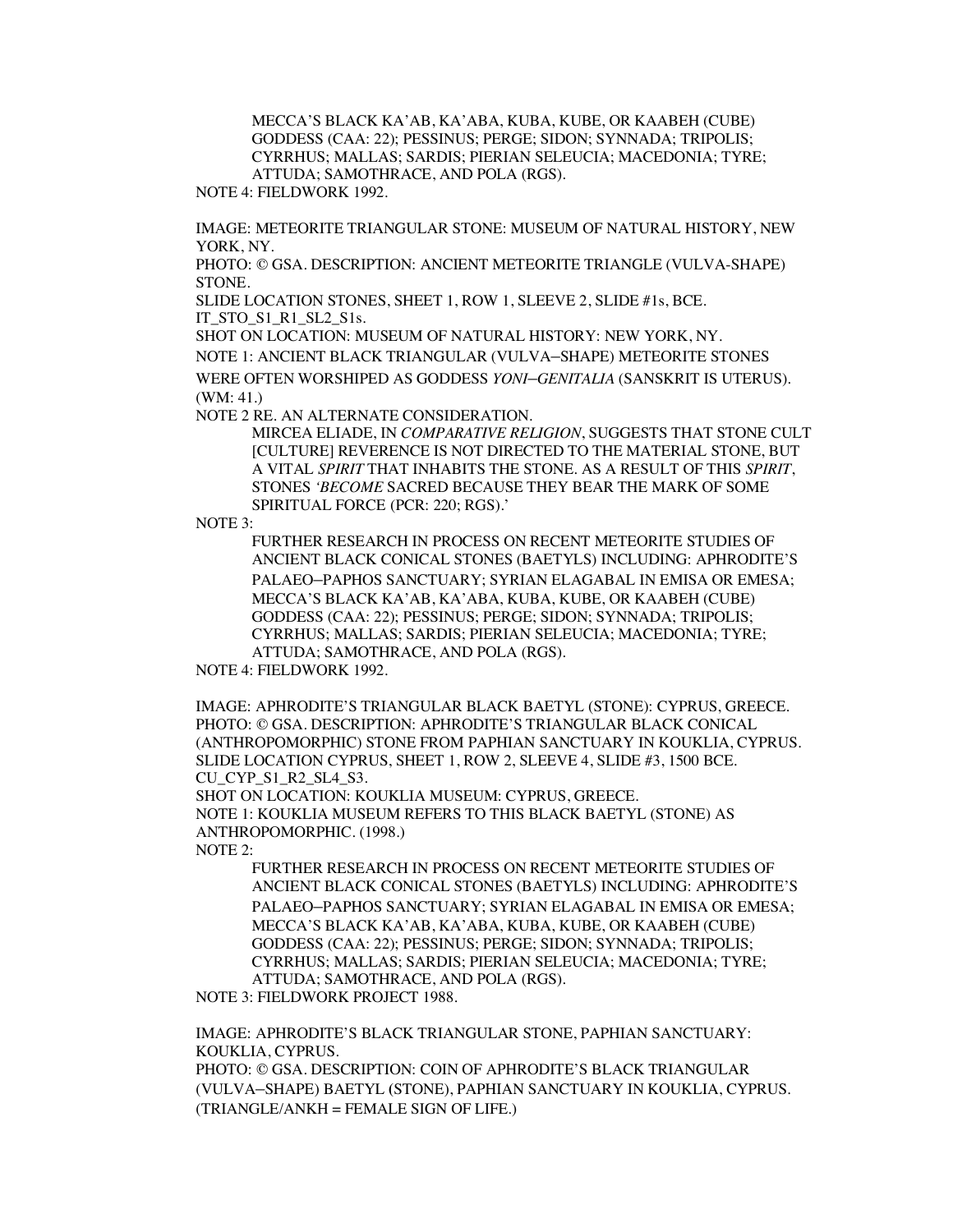SLIDE LOCATION CYPRUS, SHEET 3, ROW 2, SLEEVE 2, SLIDE #2, 198-217 AD. CU CYP S3 R2 SL2 S2.

SHOT ON LOCATION: BRITISH MUSEUM: LONDON, ENGLAND.

NOTE 1: "THE TRIANGLE AS THE [GENERATIVE] *YONI* (WOMB, VAGINA, VULVA; PLACE OF ORIGIN, BIRTH, AND REST) (MN: 78)."

NOTE 2: AN ICONOGRAPHIC INTERPRETATION OF THE ANKH INCLUDES HIEROS GAMOS. (APL: 2-23-1999.)

NOTE 3: "THE HIEROS GAMOS FROM WHENCE A ROYAL SOVEREIGN GETS HIS [OR HER] POWER AND THIS IS THE GODDESS HERSELF (APL: 2-23-1999)."

NOTE 4: "THE KA IS ALSO THE GENERIC SYMBOL FOR THE FEMALE, THE PLANET *VENUS,* AND THE EGYPTIAN ANKH (RGS)." (SOURCE IS ENTRY ABOVE.)

IMAGE: TRIANGULAR KAABOU/NEITH (ATARGATIS) OBELISK: PETRA, JORDAN. PHOTO: © GSA. DESCRIPTION: TRIANGULAR (PUBIC MOUND) OBELISK/BETYL WITH STAR CARVING OF ARABIC GODDESS KAABOU/NEITH (ATARGARTIS) ON PEDESTAL. SLIDE LOCATION RE-GENESIS PHASE 2, SHEET 1, ROW 4, SLEEVE 1, SLIDE #101, 600 BCE.

IT\_RPT\_S1\_R4\_SL1\_S101.jpg

SHOT ON LOCATION: PETRA, JORDAN.

NOTE 1: KAABOU IS ARABIC = CUBE OR MAIDEN. (PRCE: 127-163.) NOTE 2: OTHER NAMES OF BLACK STONE GODDESSES ARE: KUBUBA; KA'ABA; KUBA; KUBE; AL'OZZA; AL'LAT; AND AL'UZZA (ERE I: 660, 665; RGS). (RGS: 600 BCE, GODDESS KAABOU AT PETRA, JORDAN PLUS MECCA, SAUDI ARABIA). NOTE 3: FIELDWORK PROJECT 1989.

IMAGE: TRIANGLE (ANKH): TANIT, TUNISIA.

PHOTO: © GSA. DESCRIPTION: TRIUNE LIMESTONE STELA OF TANIT WITH CHILD, ANICONIC PICTOGRAPH OF THE ANKH/KA. STELA IS FROM THE PUNIC TEMPLE/ GRAVE YARD AREA.

SLIDE LOCATION TUNISIA, SHEET 4, ROW 1, SLEEVE 3, SLIDE #24, BCE.

CO\_TUN\_S4\_R1\_SL3\_S24.jpg

SHOT ON LOCATION: BARDO MUSEUM: TUNIS, TUNISIA.

NOTE 1: FYI (DPA: LXXXVIII, #Z 136-137.)

NOTE 2:

THE SYMBOL OF THE TRIANGLE IS ALSO A WELL–KNOWN GODDESS ICON FROM NUMEROUS ANCIENT CULTURES INCLUDING: SYRO-PHOENICIAN, ASSYRIAN, BABYLONIAN AND PHRYGIA [ANATOLIA] (WDSSO: 222: RGS).

NOTE 3: NUMEROUS OTHER EXAMPLES OF TRIANGULAR GODDESS ICONOGRAPHY SIMILAR TO THE LINEAR A ARE FOUND IN NEOLITHIC MUSEUM COLLECTIONS THROUGHOUT THE WORLD.

NOTE 4: "THE TRIANGLE AS THE [GENERATIVE] *YONI* (WOMB, VAGINA, VULVA; PLACE OF ORIGIN, BIRTH, AND REST) (MN: 78)."

NOTE 5: ALSO NOTE THAT THE ICONOGRAPHY OF THIS STELA IS FOUND IN THE LINEAR A, CRETE, GREECE.

NOTE 6: FIELDWORK PROJECT 1989.

IMAGE: ANKH, OPEN AIR MUSEUM: KARNAK, EGYPT. PHOTO: © GSA. DESCRIPTION HIEROGLYPHIC IMAGE OF GODDESS WITH BREATHING LIFE INTO KING SUGGESTING MATRILINEAL DESCENT, THEREFORE IMPARTING BOTH LEGITIMACY AND DIVINITY TO KINGS. SLIDE LOCATION EGYPT, SHEET 25, ROW 1, SLEEVE 2, SLIDE #94D, BCE. CO\_EGY\_S25\_R1\_SL2\_S94D.jpg SHOT ON LOCATION: OPEN AIR MUSEUM: KARNAK, EGYPT. NOTE 1: INCLUDED IN AN ICONOGRAPHIC INTERPRETATION OF A GODDESS WITH AN ANKH IS HIEROS GAMOS. (APL: 2-23-1999.)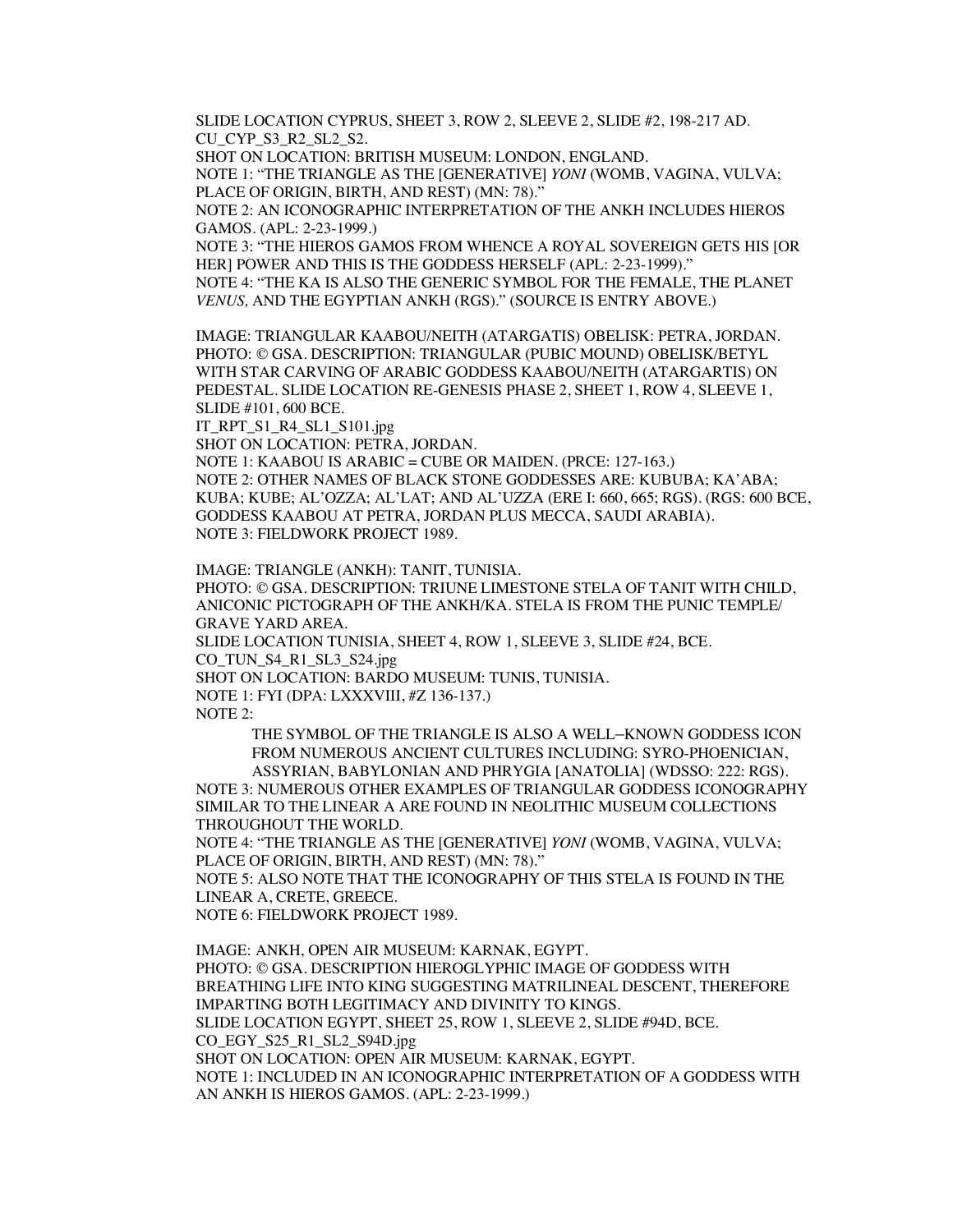NOTE 2: "THE HIEROS GAMOS FROM WHENCE A ROYAL SOVEREIGN GETS HIS [OR HER] POWER AND THIS IS THE GODDESS HERSELF (APL: 2-23-1999)." NOTE 3: FIELDWORK PROJECT 1989.

IMAGE: SRI YANTRAS (YONI TRIANGLES), THE MOTHER GODDESS WHEEL: INDIA. IMAGE © GSA. DESCRIPTION: SRI YANTRAS WITH 44 OVER–LAPPING TRIANGLES (YONI) \* KNOWN AS WHEEL OF THE MOTHER GODDESS. IN THE CENTER IS THE BINDU, CORE OF THE GODDESS, INDIA. NOTE 1: \* THE SANSKRIT FOR YONI (FEMALE GENITALIA) IS UTERUS. (WM: 41.) NOTE 2: FIELDWORK. PHOTO NOTE: ILLUSTRATOR TBD, CHRISI KARVONIDES' TEAM.

IMAGE: DEITY WITH PRONOUNCED PUBIC TRIANGLE: EGYPT. PHOTO: © GSA. DESCRIPTION: BONE OR IVORY SLENDER DEITY WITH PRONOUNCED PUBIC TRIANGLE. SLIDE LOCATION EGYPT, ADDENDUM 2, ROW 3, SLEEVE 3, SLIDE #24, 4000-3600 BCE. CO\_EGY\_AD2\_R3\_SL3\_S24.jpg

SHOT ON LOCATION: BRITISH MUSEUM: LONDON, ENGLAND. NOTE 1: "THE TRIANGLE AS THE [GENERATIVE] *YONI* (WOMB, VAGINA, VULVA; PLACE OF ORIGIN, BIRTH, AND REST) (MN: 78)." NOTE 2: FIELDWORK PROJECT 1998-2002.

IMAGE: AURIGNACIAN VULVAS IN THE VALLEY OF VÉZÈRE: DORDOGNE, FRANCE. PHOTO: © GSA. DESCRIPTION: AURIGNACIAN INCISED STONE VULVAS FROM CAVES IN THE VALLEY OF VÉZÈRE, DORDOGNE, FRANCE.

SLIDE LOCATION OCHRE DISK LABELED SWOLLEN VULVAS, SHEET , ROW , SLEEVE , SLIDE # , c. 30,000 BCE.

ON LOCATION: RESEARCH OF HAUTE GARGONNE, FRANCE: MUSÉE DES ANTIQUITÉS NATIONALES. (SAINT-GERMAIN-EN-LAYE, FRANCE IS JUST OUTSIDE OF PARIS.)

NOTE 1: "THE TRIANGLE AS THE [GENERATIVE] *YONI* (WOMB, VAGINA, VULVA; PLACE OF ORIGIN, BIRTH, AND REST) (MN: 78)."

PHOTO NOTE: CODE MISSING, ILLUSTRATOR TAMARA THEBERT. PHOTO NOTE: FOR AURIGNACIAN VULVA PHOTO RESEARCH, SEE THE NEW NATURAL MUSEUM OF PREHISTORY LES EYZIES IN THE VILLAGE OF LES EYZIES, FRANCE, DISTINGUISHED AS ONE THE FINEST ICE AGE AND MAGDALENIAN COLLECTIONS IN THE WORLD.

IMAGE: AURIGNACIAN VULVA FROM THE VALLEY OF VÉZÈRE: DORDOGNE, FRANCE.

PHOTO: © GSA. DESCRIPTION: AURIGNACIAN INCISED VULVA IN STONE FROM CAVES IN THE VALLEY OF VÉZÈRE, DORDOGNE, FRANCE.

SLIDE LOCATION NEO. PAL. FRANCE, SHEET 2, ROW 4, SLEEVE 4, SLIDE #19, c. 30,000 BCE.

CU\_NPF\_S2\_R4\_SL4\_S19.jpeg

SHOT ON LOCATION: HAUTE GARGONNE, FRANCE: MUSÉE DES ANTIQUITÉS NATIONALES. (SAINT-GERMAIN-EN-LAYE, FRANCE IS JUST OUTSIDE OF PARIS.) NOTE 1: FIELDWORK PROJECT 1982-1989.

PHOTO NOTE: FOR AURIGNACIAN VULVA PHOTO RESEARCH, SEE THE NEW NATURAL MUSEUM OF PREHISTORY LES EYZIES IN THE VILLAGE OF LES EYZIES, FRANCE, DISTINGUISHED AS ONE THE FINEST ICE AGE AND MAGDALENIAN COLLECTIONS IN THE WORLD.

IMAGE: AURIGNACIAN VULVA IN STONE: LA FERRASSIE, FRANCE.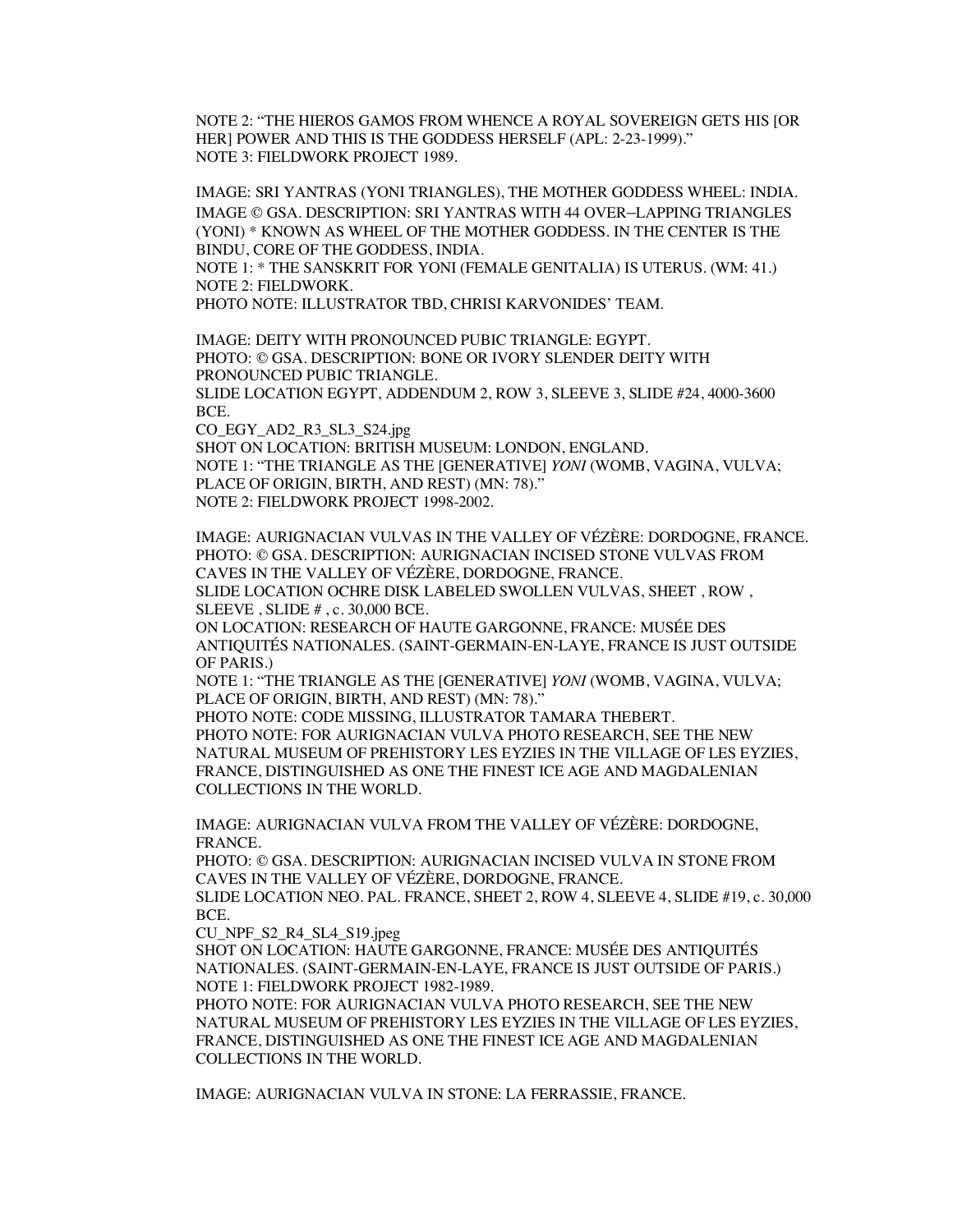PHOTO: © GSA. DESCRIPTION: INCISED AURIGNACIAN VULVA IN STONE, LA FERRASSIE, FRANCE.

SLIDE LOCATION NEO. PAL. FRANCE, SHEET 2, ROW 4, SLEEVE 3, SLIDE #18, c. 34,000  $-28,000$  BCE.

CU\_NPF\_S2\_R4\_SL3\_S18.jpg

SHOT ON LOCATION: THE MUSEUM OF NATURAL HISTORY: NEW YORK, NY. NOTE 1: FIELDWORK PROJECT 1993.

PHOTO NOTE: FOR AURIGNACIAN VULVA PHOTO RESEARCH, SEE THE NEW NATURAL MUSEUM OF PREHISTORY LES EYZIES IN THE VILLAGE OF LES EYZIES, FRANCE, DISTINGUISHED AS ONE THE FINEST ICE AGE AND MAGDALENIAN COLLECTIONS IN THE WORLD.

IMAGE: GODDESS OF LAUSSEL CAVE: DORDOGNE, FRANCE. PHOTO: © GSA. DESCRIPTION: GODDESS OF LAUSSEL WITH FULL VULVA DISPLAY AND HELD HORN, CARVED INTO A LIMESTONE SLAB ON A LOW LAUSSEL CAVE RELIEF IN THE DORDOGNE CAVE.

SLIDE LOCATION NEO. PAL. FRANCE, SHEET 1, ROW 2, SLEEVE 4, SLIDE #9, 25,000- 20,000 BCE.

CU\_NPF\_S1\_R2\_SL4\_S9.jpg

SHOT ON LOCATION OF ORIGINAL: MUSÉE D'AQUITAINE: BORDEAUX, FRANCE. NOTE 1: TO–SCALE PROTOTYPE FROM THE METROPOLITAN MUSEUM OF ART IN NEW YORK AS PHOTOGRAPHIC PERMISSION DENIED AT MUSÉE D'AQUITAINE, BORDEAUX, FRANCE IN NOVEMBER 1981. NOTE 2: FIELDWORK PROJECT 1981.

IMAGE: ILLUSTRATION OF CHAUVET PUBIC TRIANGLES: CHAUVET, FRANCE. IMAGE © GSA. ILLUSTRATED OF CHAUVET PUBIC TRIANGLES, CHAUVET CAVE COMPLEX.

SLIDE LOCATION , SHEET , ROW , SLEEVE , SLIDE # , 31,000 BCE. ON LOCATION: IN SOUTHEAST FRANCE NEAR VALLON-PONT-D'ARC IN THE ARDÉCHE REGION.

PHOTO NOTE: FOR FURTHER CHAUVET RESEARCH AND IMAGES: RESOURCE: (MUSEUM ART RESOURCE.) RESOURCE: (BRITISH MUSEUM: LONDON, ENGLAND.) RESOURCE: (ARCHAEOLOGY, ARCHITECTURE & ART.) PHOTO NOTE: ILLUSTRATOR TBD, CHRISI KARVONIDES' TEAM.

IMAGE: TRIANGULAR BAETYL: FINISTERE, BRITTANY, FRANCE.

PHOTO: © GSA. DESCRIPTION ANCIENT TRIANGULAR (VULVA SHAPE) BLACK BAETYL WITH INTERLOCKING SERPENT LABYRINTH AT BASE LINE, KERMARIA PONT L'ABBÁ (FINISTÉRE), BRITTANY, FRANCE. SLIDE LOCATION FRANCE, SHEET 3, ROW 4, SLEEVE 3, SLIDE #18, BCE.

CO-FRA-S3-R4-SL3-S18.

SHOT ON LOCATION: KERMARIA FRENCH ANTIQUITIES MUSEUM: BRITTANY, FRANCE.

NOTE 1: ANCIENT BLACK TRIANGULAR (VULVA–SHAPE) BAETYLS WERE OFTEN WORSHIPED AS GODDESS *YONI*–*GENITALIA* (SANSKRIT IS UTERUS). (WM: 41.) NOTE 2: FIELDWORK PROJECT 1989.

IMAGE: SANCTUARY BAETYL: KOM OMBO, EGYPT. BAETYLS IN KOM OMBO SANCTUARY BEHIND THIRD VESTIBULE. IN THE BACK OF KOM OMBO WERE SIX OPERATING ROOMS PLUS A MAMMISI (BIRTHING FACILITY). SLIDE LOCATION EGYPT, SHEET 16, ROW 2, SLEEVE 5, SLIDE #42G, BCE. CO\_EGY\_S16\_R2\_SL5\_S42G.jpg SHOT ON LOCATION: SANCTUARY BAETYL: KOM OMBO, EGYPT.